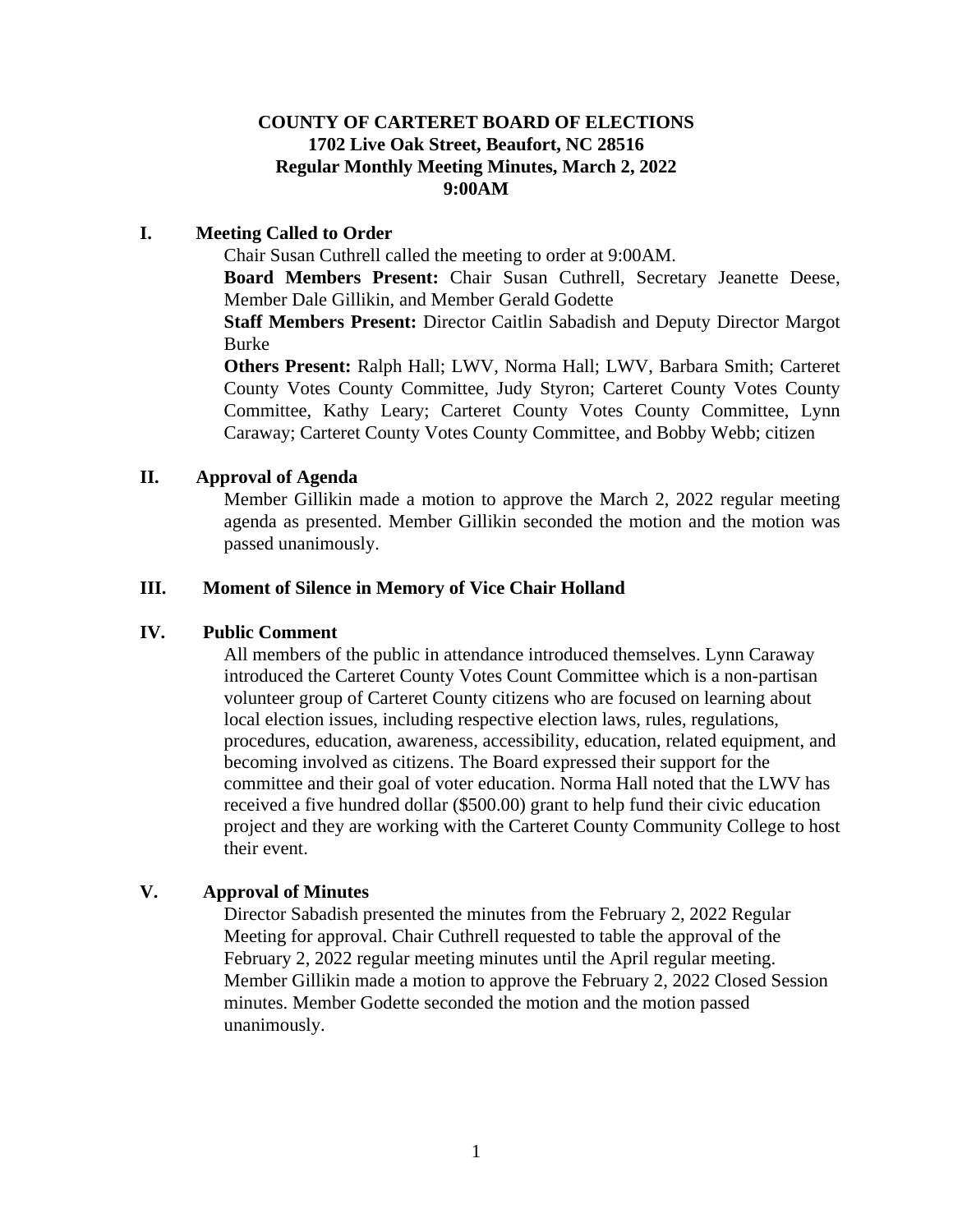# **VI. Director's Report**

a. Candidate Filing, Update

Director Sabadish noted that the candidate filing period for the May, 2022 Primary Election has reconvened and is going well. Director Sabadish provided the Board with a current list of candidates filed up to this point and advised that the current candidate filing period will end March 4, 2022 at noon.

b. Budget, Update

Director Sabadish reiterated that all budget materials for the FY23 budget have been submitted to the finance department and that the recommended budget will be presented to the Board of Commissioners on May 16, 2022. As she gets more information concerning the recommended budget, she will keep the Board updated.

### c. Precinct Official, Update

Director Sabadish noted that the office has received positive responses from the precinct officials in signing up for training to work the upcoming May Primary Election. The precinct official letter was mailed and emailed out February 25, 2022 and as of March 2, 2022 the office has received sixty-two (62) responses. Staff believes that there will be plenty of precinct officials to work the election and they do not foresee any shortages of precinct officials to work the polls, but they are always recruiting.

# **VII. Board Comments**

Chair Cuthrell opened the floor for Board comments. No formal action was required by the Board.

# Chair Cuthrell

Chair Cuthrell asked staff if they keep up with changes in candidate filing fees from year to year. Director Sabadish explained that staff does keep track of salary changes that occur for elected positions from year to year and that candidate filing fees are one percent (1%) of the annual salary of the seat being filed for, for the primary election. Chair Cuthrell also asked for clarification on the changes of the recently approved Congressional, Senate, and NC House maps. Director Sabadish explained that Congressionally all of Carteret County is in now in District Three (3), whereas previously in District One (1). For the Senate, all of Carteret County is now in District One (1), whereas previously in District Two (2). For NC House, all of Carteret County remains in District 013. Chair Cuthrell extended her sympathies to Vice Chair Holland's family after her passing.

### Secretary Deese

Secretary Deese extended her sympathies to Vice Chair Holland's family after her passing.